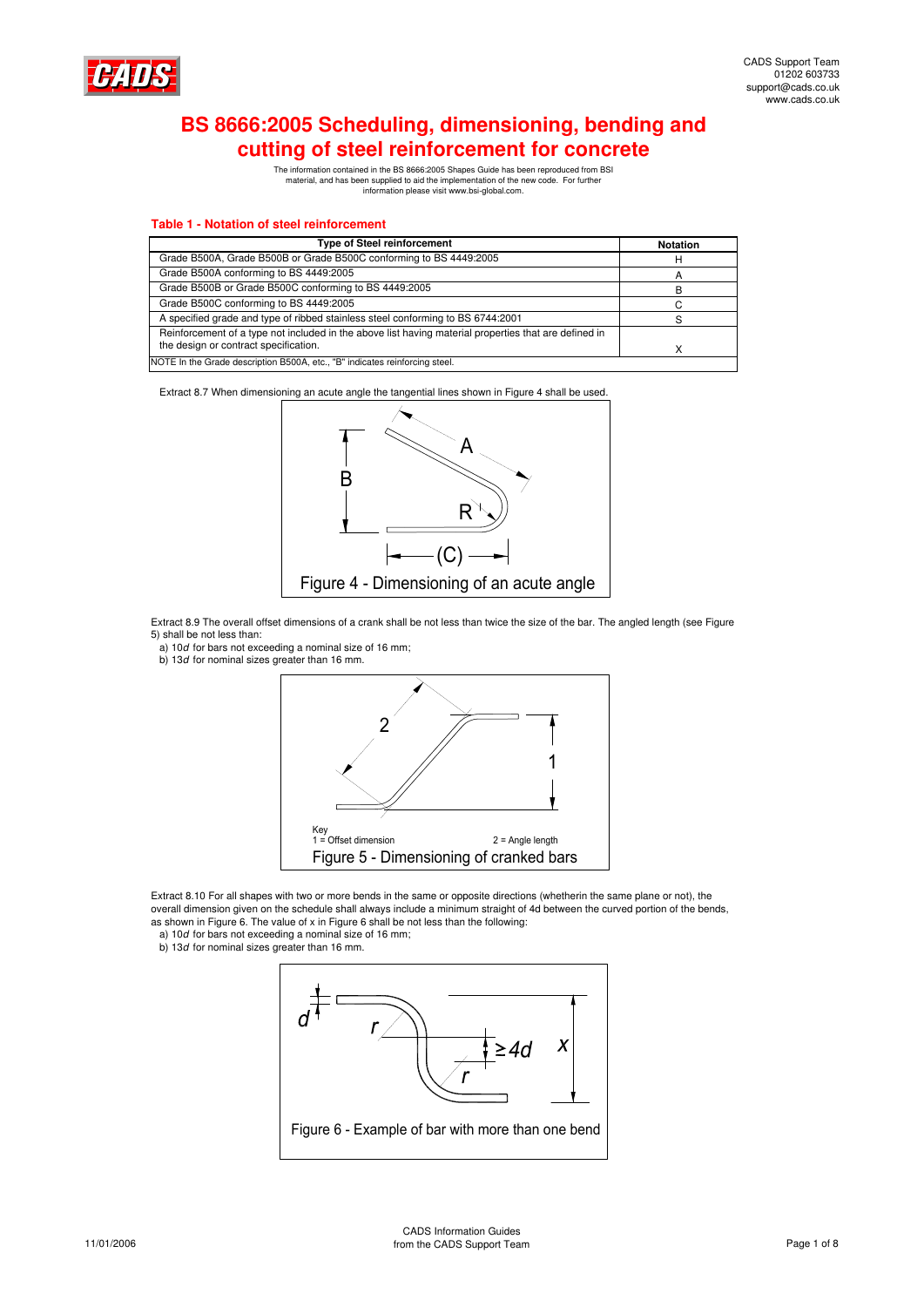

# **Table 2 - Minimum scheduling radii, former diameters and bend allowances**

|                                                                                                                                                                                                                                                                                                                                     | ≥5d                      |                     |                                                                               |                                              |
|-------------------------------------------------------------------------------------------------------------------------------------------------------------------------------------------------------------------------------------------------------------------------------------------------------------------------------------|--------------------------|---------------------|-------------------------------------------------------------------------------|----------------------------------------------|
| Nominal size of bar,                                                                                                                                                                                                                                                                                                                | Minimum radius for       | Minimum diameter of |                                                                               | Minimum end projection, P                    |
| d.                                                                                                                                                                                                                                                                                                                                  | scheduling, r.           | bending former, M.  | General (min 5d<br>straight), including links<br>where bend ≥150 <sup>°</sup> | Links where bend <150°<br>(min 10d straight) |
| mm                                                                                                                                                                                                                                                                                                                                  | mm                       | mm                  | mm                                                                            | mm                                           |
| 6                                                                                                                                                                                                                                                                                                                                   | 12                       | 24                  | 110 <sup>a</sup>                                                              | $110^a$                                      |
| 8                                                                                                                                                                                                                                                                                                                                   | 16                       | 32                  | 115 <sup>a</sup>                                                              | $115^a$                                      |
| 10                                                                                                                                                                                                                                                                                                                                  | 20                       | 40                  | 120 <sup>a</sup>                                                              | 130                                          |
| 12                                                                                                                                                                                                                                                                                                                                  | 24                       | 48                  | $125^a$                                                                       | 160                                          |
| 16                                                                                                                                                                                                                                                                                                                                  | 32                       | 64                  | 130                                                                           | 210                                          |
| 20                                                                                                                                                                                                                                                                                                                                  | 70                       | 140                 | 190                                                                           | 290                                          |
| 25                                                                                                                                                                                                                                                                                                                                  | 87                       | 175                 | 240                                                                           | 365                                          |
| 32                                                                                                                                                                                                                                                                                                                                  | 112                      | 224                 | 305                                                                           | 465                                          |
| 40                                                                                                                                                                                                                                                                                                                                  | 140                      | 280                 | 380                                                                           | 580                                          |
| 50                                                                                                                                                                                                                                                                                                                                  | 175<br>350<br>475<br>725 |                     |                                                                               |                                              |
| <sup>a</sup> The minimum end projections for smaller bars is governed by the practicalities of bending bars.<br>NOTE 1 Due to "spring back" the actual radius of bend will be slightly greater than half the diameter of the former.<br>NOTE 2 BS 4449:2005 grade B500A in sizes below 8mm does not conform to BS EN 1992-1.1:2004. |                          |                     |                                                                               |                                              |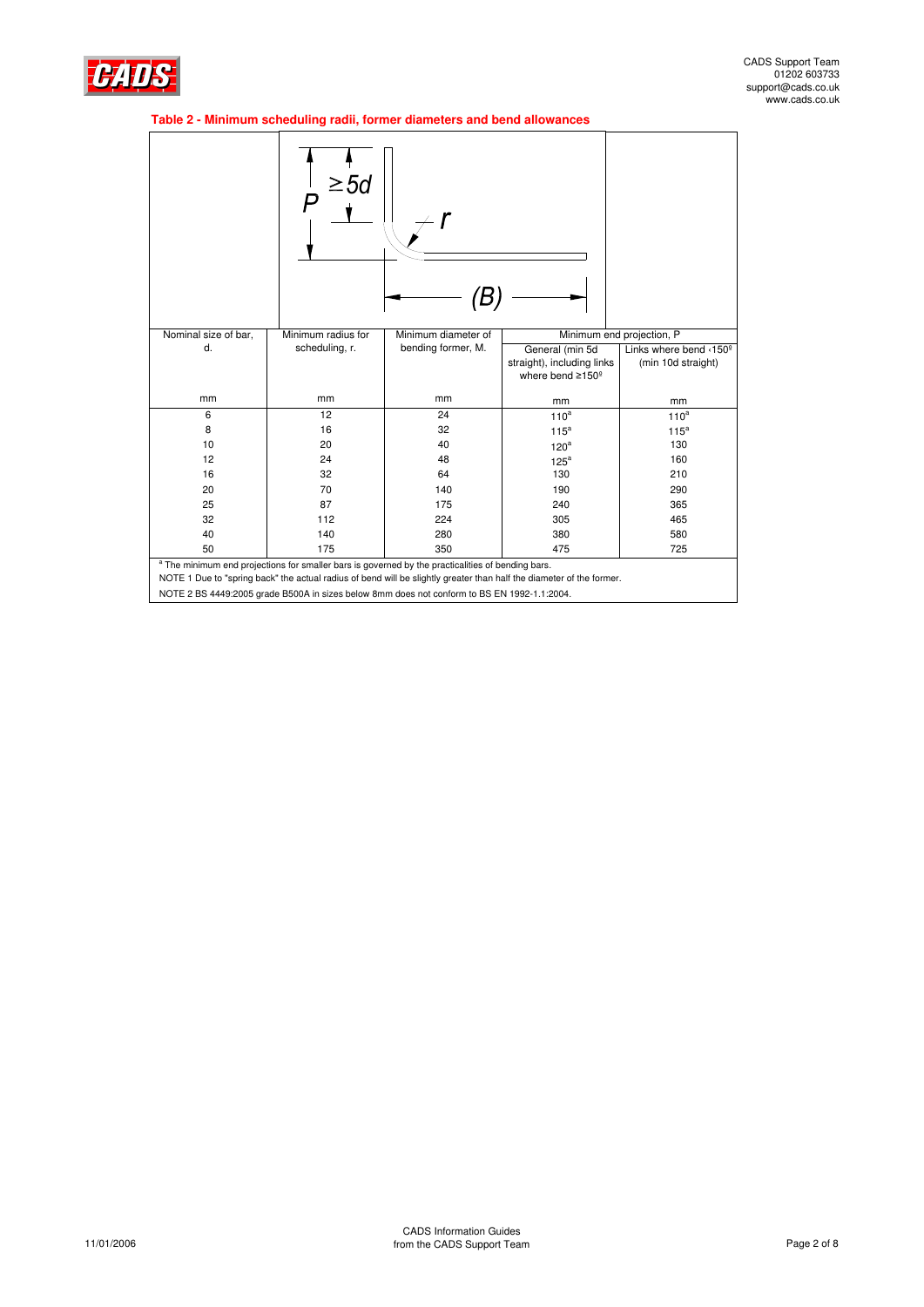

| <b>Shape Code</b> | Table 3 - Standard shapes, their method of measurement and calculation of length<br><b>Shape Diagram</b> | <b>Total Length of Bar,</b>                                                 |
|-------------------|----------------------------------------------------------------------------------------------------------|-----------------------------------------------------------------------------|
|                   |                                                                                                          | L measured along centre line                                                |
| 00                |                                                                                                          | A                                                                           |
|                   |                                                                                                          |                                                                             |
|                   |                                                                                                          |                                                                             |
|                   |                                                                                                          |                                                                             |
|                   | А                                                                                                        |                                                                             |
|                   |                                                                                                          |                                                                             |
| 01                |                                                                                                          | A                                                                           |
|                   |                                                                                                          | <b>Stock Lengths</b>                                                        |
|                   |                                                                                                          |                                                                             |
|                   |                                                                                                          |                                                                             |
|                   |                                                                                                          |                                                                             |
| <b>New</b>        |                                                                                                          | See Note 4.                                                                 |
| 11                |                                                                                                          | $A+(B)-0.5r-d$                                                              |
|                   |                                                                                                          |                                                                             |
|                   |                                                                                                          |                                                                             |
|                   |                                                                                                          |                                                                             |
|                   |                                                                                                          |                                                                             |
|                   | (B)                                                                                                      | Neither A nor B shall be less than P<br>in Table 2.                         |
| 12                |                                                                                                          | $A+(B)-0.43R-1.2d$                                                          |
|                   | R                                                                                                        |                                                                             |
|                   | A                                                                                                        |                                                                             |
|                   |                                                                                                          |                                                                             |
|                   |                                                                                                          |                                                                             |
|                   | R                                                                                                        | Neither A nor B shall be less than P<br>in Table 2 nor less than $(R+6d)$ . |
| 13                | (C)                                                                                                      | $A+0.57B+(C)-1.6d$                                                          |
|                   |                                                                                                          |                                                                             |
|                   |                                                                                                          |                                                                             |
|                   | semi-circular<br>B                                                                                       | B shall not be less than $2(r+d)$ .                                         |
|                   |                                                                                                          | Neither A nor C shall be less than P<br>in Table 2 nor less than $(B/2+5d)$ |
|                   | A                                                                                                        | See Note 3.                                                                 |
| 14                |                                                                                                          | $A+(C)-4d$                                                                  |
|                   | A                                                                                                        |                                                                             |
|                   | D                                                                                                        |                                                                             |
|                   |                                                                                                          |                                                                             |
|                   |                                                                                                          |                                                                             |
| <b>New</b>        | (C)                                                                                                      | Neither A nor $(C)$ shall be less than $P$<br>in Table 2. See Note 1.       |
| 15                |                                                                                                          | $A+(C)$                                                                     |
|                   |                                                                                                          |                                                                             |
|                   | B                                                                                                        |                                                                             |
|                   |                                                                                                          |                                                                             |
|                   |                                                                                                          |                                                                             |
|                   | 'C                                                                                                       | Neither A nor $(C)$ shall be less than P<br>in Table 2. See Note 1.         |
| 21                |                                                                                                          | $A+B+(C)-r-2d$                                                              |
|                   |                                                                                                          |                                                                             |
|                   | (C)<br>A                                                                                                 |                                                                             |
|                   |                                                                                                          |                                                                             |
|                   |                                                                                                          |                                                                             |
|                   | Β                                                                                                        | Neither A nor $(C)$ shall be less than P<br>in Table 2.                     |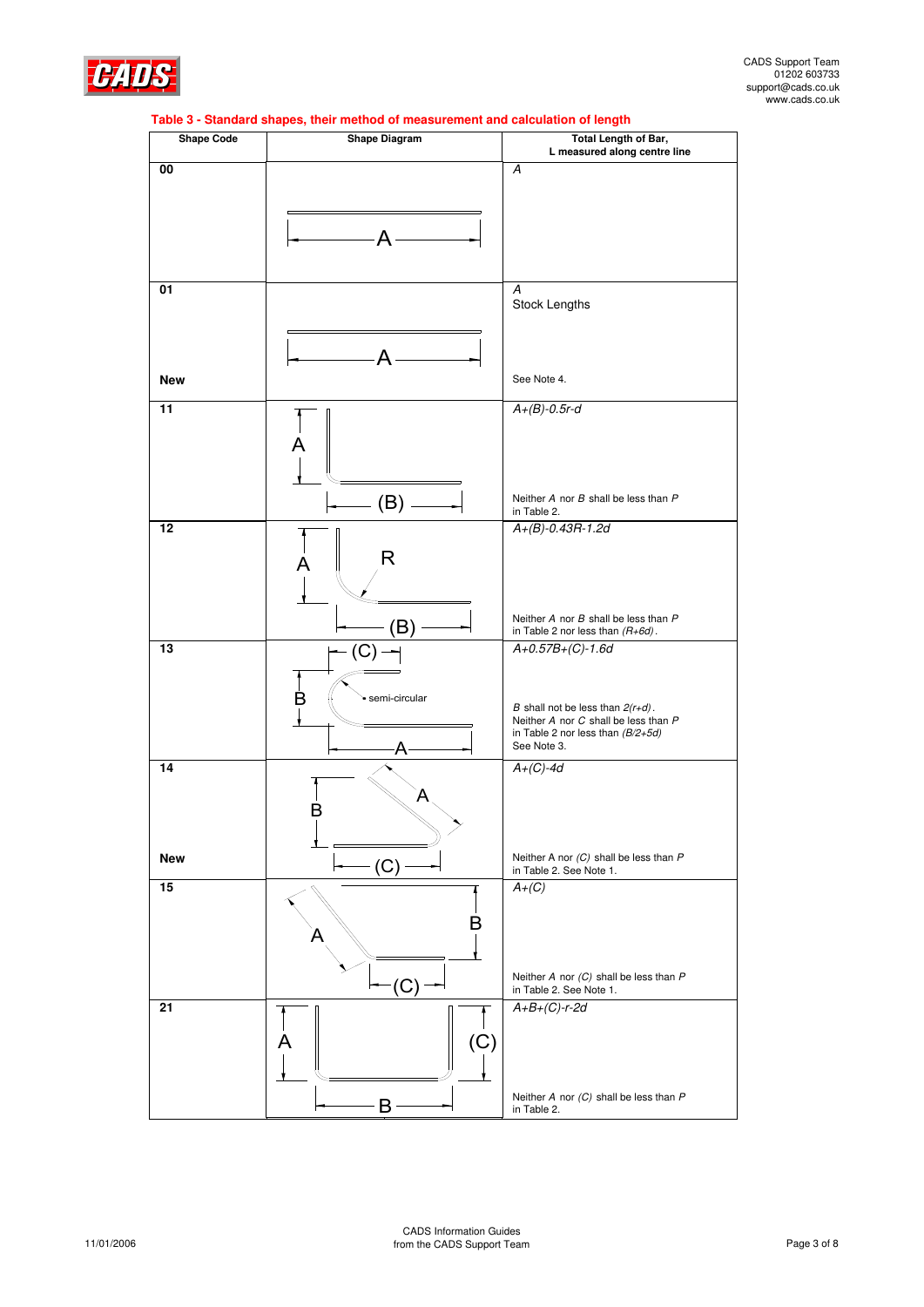

| <b>Shape Code</b> | <b>Shape Diagram</b>           | Total Length of Bar,<br>L measured along centre line                                              |
|-------------------|--------------------------------|---------------------------------------------------------------------------------------------------|
| 22                | В                              | $A+B+C+(D)-1.5r-3d$                                                                               |
|                   |                                |                                                                                                   |
|                   | $\frac{+}{C}$<br>semi-circular |                                                                                                   |
|                   | A                              | C shall not be less than $2(r+d)$ .                                                               |
| <b>New</b>        |                                | Neither $A$ nor $(D)$ shall be less than $P$<br>in Table 2. $D$ shall not be less than $C/2+5d$ . |
| 23                |                                | $A+B+(C)-r-2d$                                                                                    |
|                   | Α                              |                                                                                                   |
|                   |                                |                                                                                                   |
|                   | (Ç)                            |                                                                                                   |
| <b>New</b>        | B                              | Neither A nor B shall be less than P<br>in Table 2.                                               |
| 24                |                                | $A+B+(C)$                                                                                         |
|                   |                                |                                                                                                   |
|                   |                                |                                                                                                   |
|                   | B                              |                                                                                                   |
| <b>New</b>        |                                | A and $(C)$ are at 90 $^{\circ}$ to one another.<br>A+B+(E)                                       |
| 25                |                                |                                                                                                   |
|                   |                                |                                                                                                   |
|                   | B                              | Neither A nor B shall be less than P                                                              |
|                   |                                | in Table 2. If $E$ is the critical dimension,<br>schedule a 99 and specify $A$ or $B$ as the free |
|                   | ← (E) •                        | dimension. See Note 1.                                                                            |
| 26                |                                | $A+B+(C)$                                                                                         |
|                   |                                |                                                                                                   |
|                   |                                |                                                                                                   |
|                   | Δ                              | Neither A nor $(C)$ shall be less than $P$                                                        |
| 27                |                                | in Table 2. See Note 1.<br>$A+B+(C)-0.5r-d$                                                       |
|                   | B                              |                                                                                                   |
|                   |                                |                                                                                                   |
|                   | $\ddot{\phantom{1}}$<br>D      |                                                                                                   |
| <b>New</b>        |                                | Neither $A$ nor $(C)$ shall be less than $P$                                                      |
| 28                |                                | in Table 2. See Note 1.<br>$A+B+(C)-0.5r-d$                                                       |
|                   |                                |                                                                                                   |
|                   |                                |                                                                                                   |
|                   |                                |                                                                                                   |
| <b>New</b>        |                                | Neither A nor $(C)$ shall be less than $P$<br>in Table 2. See Note 1.                             |
| 29                | (C)                            | $A+B+(C)-r-2d$                                                                                    |
|                   |                                |                                                                                                   |
|                   | в                              |                                                                                                   |
|                   |                                |                                                                                                   |
| <b>New</b>        | A                              | Neither $A$ nor $(C)$ shall be less than $P$<br>in Table 2. See Note 1.                           |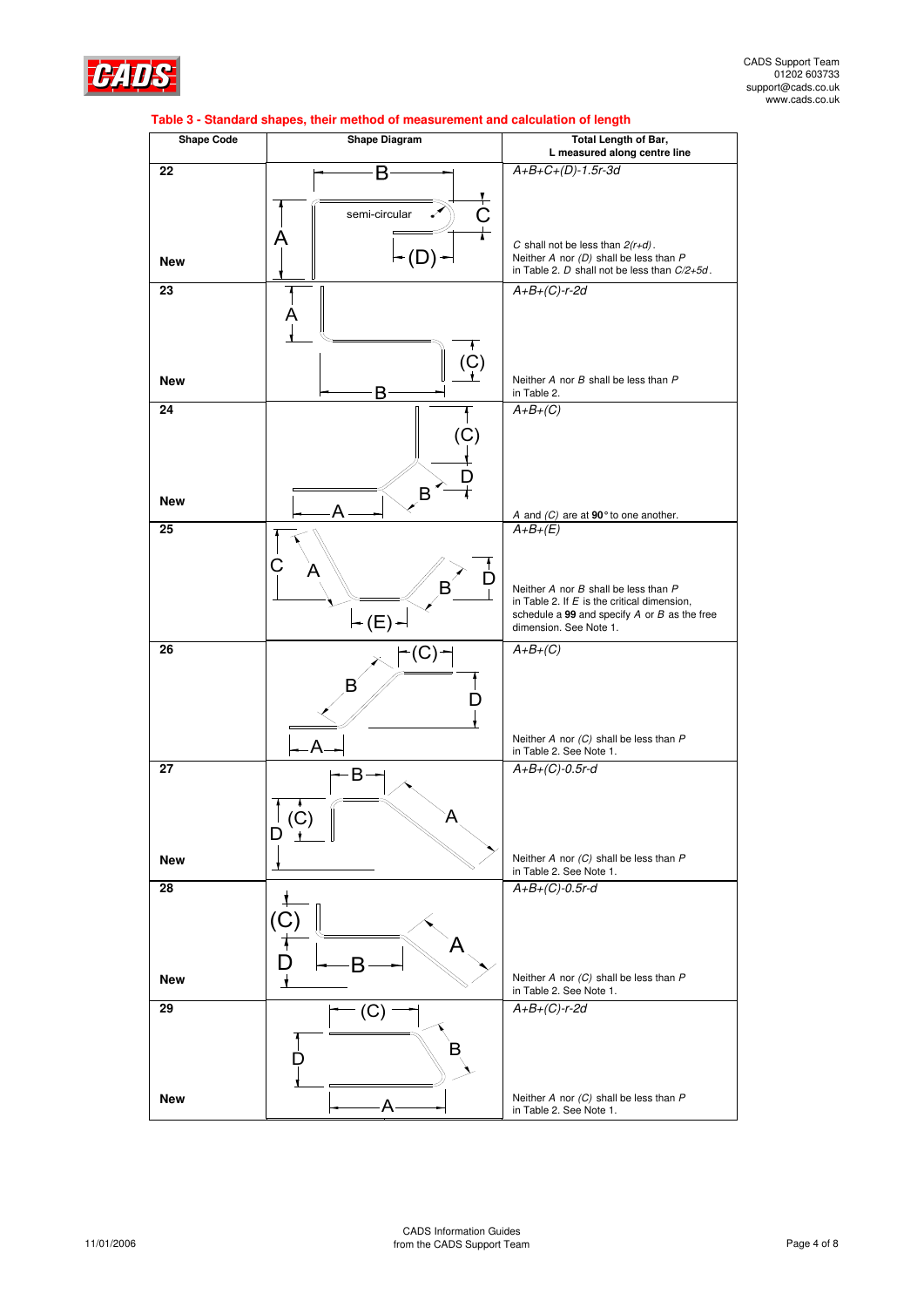

| <b>Shape Code</b> | <b>Shape Diagram</b>                                  | Total Length of Bar,<br>L measured along centre line                                                                                                            |
|-------------------|-------------------------------------------------------|-----------------------------------------------------------------------------------------------------------------------------------------------------------------|
| 31                | (D)<br>$\mathbf{B}^{\dagger}$<br>$\ddot{\phantom{1}}$ | $A+B+C+(D)-1.5r-3d$                                                                                                                                             |
|                   |                                                       | Neither A nor $(D)$ shall be less than $P$<br>in Table 2.                                                                                                       |
| 32                | A<br>$\overrightarrow{B}$                             | $A+B+C+(D)-1.5r-3d$                                                                                                                                             |
| <b>New</b>        | $\binom{\mathsf{D}}{\mathsf{I}}$                      | Neither A nor $(D)$ shall be less than $P$<br>in Table 2.                                                                                                       |
| 33                | (C                                                    | $2A+1.7B+2(C)-4d$                                                                                                                                               |
|                   | B<br>semi-circular<br>Д                               | A shall not be less than 12d+30 mm.<br>B shall not be less than $2(r+d)$ .<br>$(C)$ shall not be less than $P$ in Table 2,<br>nor less than B/2+5d. See Note 3. |
| 34                | C                                                     | $A+B+C+(E)-0.5r-d$                                                                                                                                              |
| <b>New</b>        | Α                                                     | Neither A nor $(E)$ shall be less than $P$<br>in Table 2. See Note 1.                                                                                           |
| 35                | $\frac{1}{\left(\frac{1}{1}\right)}$<br>в             | $A+B+C+(E)-0.5r-d$                                                                                                                                              |
| <b>New</b>        | Α                                                     | Neither A nor $(E)$ shall be less than $P$<br>in Table 2. See Note 1.                                                                                           |
| 36                | А                                                     | $A+B+C+(D)-r-2d$                                                                                                                                                |
| <b>New</b>        | B                                                     | Neither $A$ nor $(D)$ shall be less than $P$<br>in Table 2. See Note 1.                                                                                         |
| 41                | А<br>(E)<br>B<br>П                                    | $A+B+C+D+(E)-r-2d$<br>Neither A nor $(E)$ shall be less than $P$<br>in Table 2.<br>May also be used for flag link:<br>(E) F<br>B<br>D<br>$C -$                  |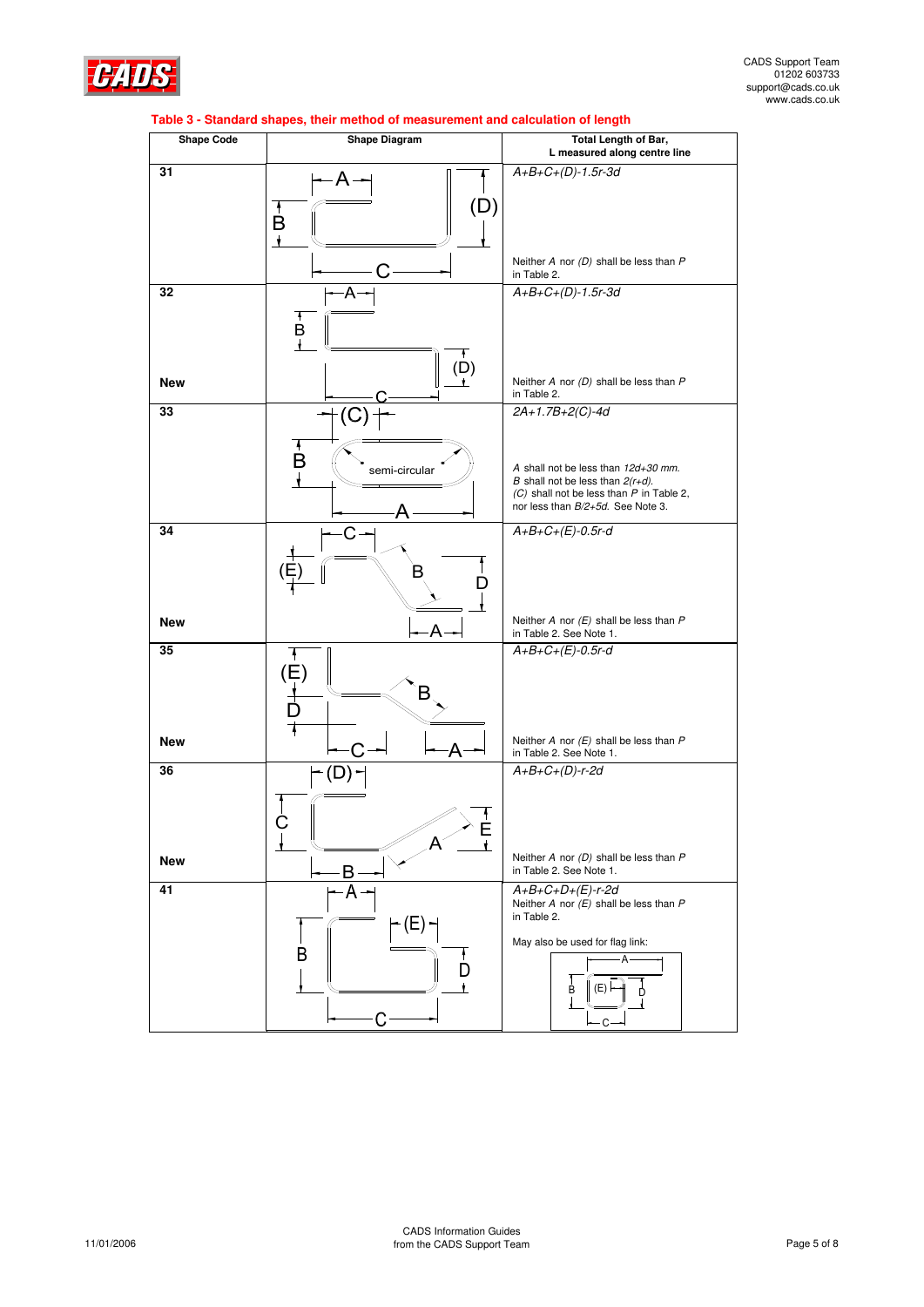

| <b>Shape Code</b> | <b>Shape Diagram</b> | <b>Total Length of Bar,</b><br>L measured along centre line                                            |  |
|-------------------|----------------------|--------------------------------------------------------------------------------------------------------|--|
| 44                | ۰A۰                  | $A+B+C+D+(E)-2r-4d$                                                                                    |  |
|                   |                      |                                                                                                        |  |
|                   | B                    |                                                                                                        |  |
|                   | D                    |                                                                                                        |  |
|                   |                      | Neither A nor $(E)$ shall be less than $P$                                                             |  |
| 46                | C                    | in Table 2.<br>$A+2B+C+(E)$                                                                            |  |
|                   |                      |                                                                                                        |  |
|                   |                      |                                                                                                        |  |
|                   | D<br>В               |                                                                                                        |  |
|                   |                      | Neither A nor $(E)$ shall be less than $P$                                                             |  |
|                   | €                    | in Table 2. See Note 1.                                                                                |  |
| 47                |                      | 2A+B+2C+1.5r-3d                                                                                        |  |
|                   |                      | (C) and (D) shall be equal and not more than A<br>nor less than $P$ in Table 2. Where $(C)$ and $(D)$  |  |
|                   |                      | are to be minimised the following formula may be<br>used:                                              |  |
| <b>New</b>        |                      |                                                                                                        |  |
|                   | В                    | L=2A+B+max(21d, 240)                                                                                   |  |
| 51                | $\rm ^{\prime}C$     | $2(A+B+(C))-2.5r-5d$                                                                                   |  |
|                   |                      | (C) and (D) shall be equal and not more than A<br>or $B$ nor less than $P$ in Table 2. Where $(C)$ and |  |
|                   | B                    | (D) are to be minimised the following formula                                                          |  |
|                   |                      | may be used:                                                                                           |  |
|                   |                      | L=2A+2B+max(16d, 160)                                                                                  |  |
| 56                |                      | $A+B+C+(D)+2(E)-2.5r-5d$                                                                               |  |
|                   | D                    |                                                                                                        |  |
|                   | B<br>۲               |                                                                                                        |  |
|                   |                      |                                                                                                        |  |
| <b>New</b>        | (E)                  | $(E)$ and $(F)$ shall be equal and not more than B<br>or C, nor less than P in Table 2.                |  |
| 63                |                      | 2A+3B+2(C)-3r-6d                                                                                       |  |
|                   | (D)<br>С             | (C) and (D) shall be equal and not more than A                                                         |  |
|                   |                      | or $B$ nor less than $P$ in Table 2. Where $(C)$ and<br>(D) are to be minimised the following formula  |  |
|                   |                      | may be used:                                                                                           |  |
| <b>New</b>        |                      | $L = 2A + 3B + max(14d, 150)$                                                                          |  |
| 64                |                      | $A+B+C+2D+E+(F)-3r-6d$                                                                                 |  |
|                   | ۰A                   |                                                                                                        |  |
|                   |                      |                                                                                                        |  |
|                   | B<br>F               |                                                                                                        |  |
| <b>New</b>        |                      | Neither A nor $(F)$ shall be less than $P$<br>in Table 2. See Note 2.                                  |  |
| 67                |                      | A                                                                                                      |  |
|                   |                      |                                                                                                        |  |
|                   |                      |                                                                                                        |  |
|                   | B<br>R               | See Clause 10.                                                                                         |  |
|                   |                      |                                                                                                        |  |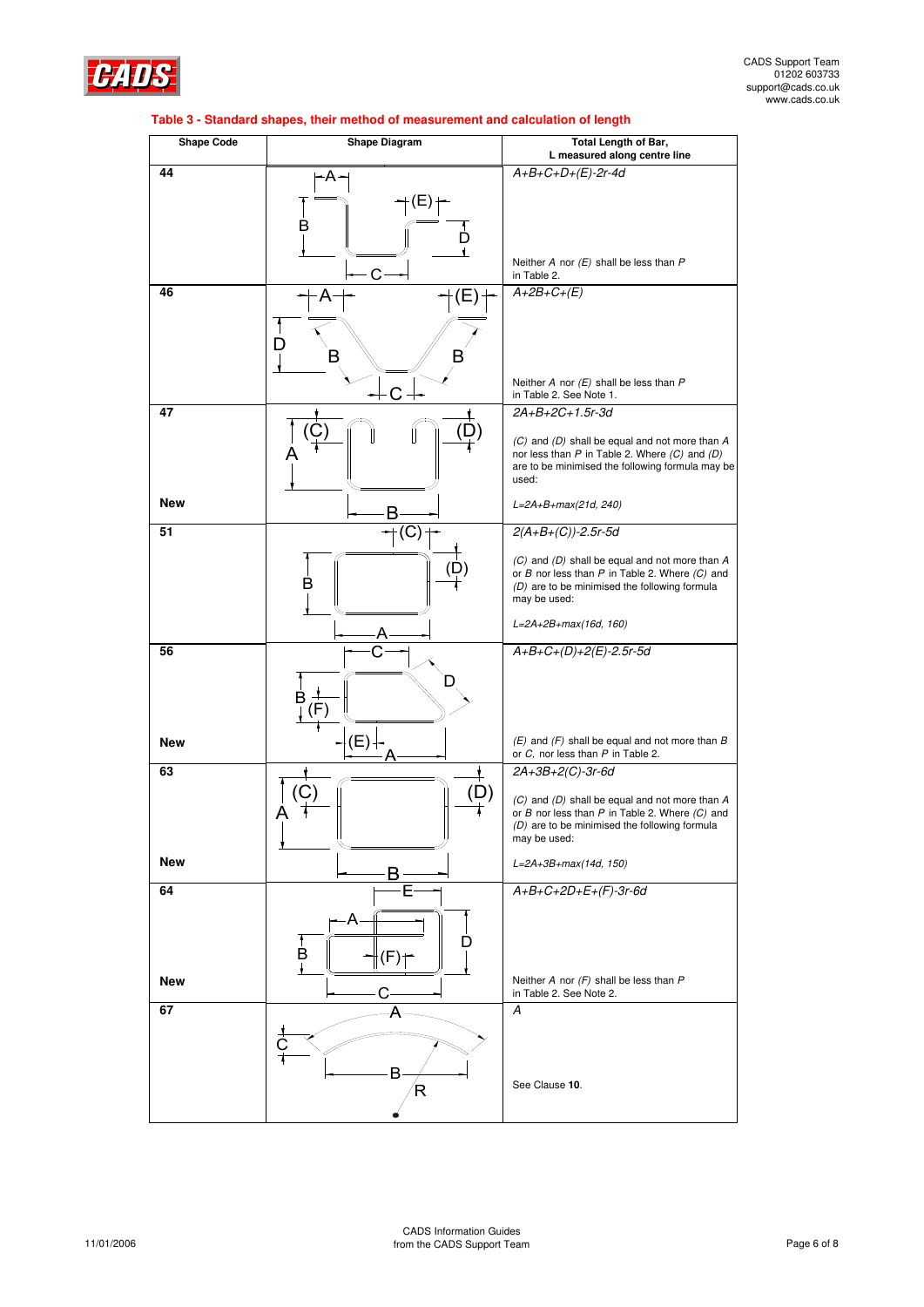

| <b>Shape Code</b>                                                                                                                                                                                                                                                                                                                                                                                                                                                                                                                                                                                                                                                                                                                                                                                                                                                                                                                                                                                                                                                                                                                                                                                                                                                                                                                                                                                                                                                                                                                                                                                                                        | <b>Shape Diagram</b>                                                                                                                                                                                                                                                                                                                                                                                                                                                            | Total Length of Bar,<br>L measured along centre line                                                                                                                                             |
|------------------------------------------------------------------------------------------------------------------------------------------------------------------------------------------------------------------------------------------------------------------------------------------------------------------------------------------------------------------------------------------------------------------------------------------------------------------------------------------------------------------------------------------------------------------------------------------------------------------------------------------------------------------------------------------------------------------------------------------------------------------------------------------------------------------------------------------------------------------------------------------------------------------------------------------------------------------------------------------------------------------------------------------------------------------------------------------------------------------------------------------------------------------------------------------------------------------------------------------------------------------------------------------------------------------------------------------------------------------------------------------------------------------------------------------------------------------------------------------------------------------------------------------------------------------------------------------------------------------------------------------|---------------------------------------------------------------------------------------------------------------------------------------------------------------------------------------------------------------------------------------------------------------------------------------------------------------------------------------------------------------------------------------------------------------------------------------------------------------------------------|--------------------------------------------------------------------------------------------------------------------------------------------------------------------------------------------------|
| 75                                                                                                                                                                                                                                                                                                                                                                                                                                                                                                                                                                                                                                                                                                                                                                                                                                                                                                                                                                                                                                                                                                                                                                                                                                                                                                                                                                                                                                                                                                                                                                                                                                       | A                                                                                                                                                                                                                                                                                                                                                                                                                                                                               | $\pi(A-d)+B$                                                                                                                                                                                     |
| <b>New</b>                                                                                                                                                                                                                                                                                                                                                                                                                                                                                                                                                                                                                                                                                                                                                                                                                                                                                                                                                                                                                                                                                                                                                                                                                                                                                                                                                                                                                                                                                                                                                                                                                               | (B)                                                                                                                                                                                                                                                                                                                                                                                                                                                                             | Where $B$ is the lap                                                                                                                                                                             |
| 77                                                                                                                                                                                                                                                                                                                                                                                                                                                                                                                                                                                                                                                                                                                                                                                                                                                                                                                                                                                                                                                                                                                                                                                                                                                                                                                                                                                                                                                                                                                                                                                                                                       | C=number of turns                                                                                                                                                                                                                                                                                                                                                                                                                                                               | $C\pi(A-d)$<br>Where $B$ is greater than $A/5$ this equation no<br>longer applies, in which case the following<br>formula may be used:<br>L=C( $(\pi(A-d))^{2}$ +B <sup>2</sup> ) <sup>0.5</sup> |
| 98<br><b>New</b>                                                                                                                                                                                                                                                                                                                                                                                                                                                                                                                                                                                                                                                                                                                                                                                                                                                                                                                                                                                                                                                                                                                                                                                                                                                                                                                                                                                                                                                                                                                                                                                                                         |                                                                                                                                                                                                                                                                                                                                                                                                                                                                                 | $A+2B+C+(D)-2r-4d$<br>Isometric Sketch.<br>Neither $C$ nor $(D)$ shall be less than $P$ in<br>Table 2.                                                                                           |
| 99                                                                                                                                                                                                                                                                                                                                                                                                                                                                                                                                                                                                                                                                                                                                                                                                                                                                                                                                                                                                                                                                                                                                                                                                                                                                                                                                                                                                                                                                                                                                                                                                                                       | All other shapes where standard shapes cannot be<br>used.<br>No other shape code number, form of designation or<br>abbreviation shall be used in scheduling.<br>A dimensioned sketch shall be drawn over the<br>dimension columns A to E. Every dimension shall be<br>specified and the dimension that is to allow for<br>permissible deviations shall be indicated in<br>parentheses, otherwise the fabricator is free to choose<br>which dimension shall allow for tolerance. | To be calculated.<br>See Note 2.                                                                                                                                                                 |
| The values for minimum radius and end projection, r and P respectively, as specified in Table 2, shall apply to all shape codes (see 7.6).<br>The dimensions in parentheses are the free dimensions. If the shape given in the table is required but a different dimension is to allow for<br>possible deviations, the shape shall be drawn out and given the shape code 99 and the free dimension shall be indicated in parentheses.<br>The straight length between two bends shall be at least 4d, see figure 6.<br>NOTE 1 The length equations for shape codes 14, 15, 25, 26, 27, 28, 29, 34, 35, 36 and 46 are approximate and where the bend angle is<br>greater than 45 <sup>°</sup> , the length should be calculated more accurately allowing for the difference between the specified overall dimensions and<br>the true length measured along the central axis of the bar. When the bending angles approach 90 <sup>°</sup> , it is preferable to specify shape code 99<br>with a fully dimensioned sketch.<br>NOTE 2 Five bends or more might be impractical within permitted tolerances.<br>NOTE 3 For shapes with straight and curved lengths (e.g. shape codes 12, 13, 22, 33 and 47) the largest practical mandrel size for the<br>production of a continuous curve is 400 mm. See also Clause 10.<br>NOTE 4 Stock lengths are available in a limited number of lengths (e.g. 6 m, 12 m).<br>Dimension A for shape code 01 should be regarded as indicative and used for the purpose of calculating total length.<br>Actual delivery lengths should be by agreement with the supplier. See also the footnote to Table 5. |                                                                                                                                                                                                                                                                                                                                                                                                                                                                                 |                                                                                                                                                                                                  |